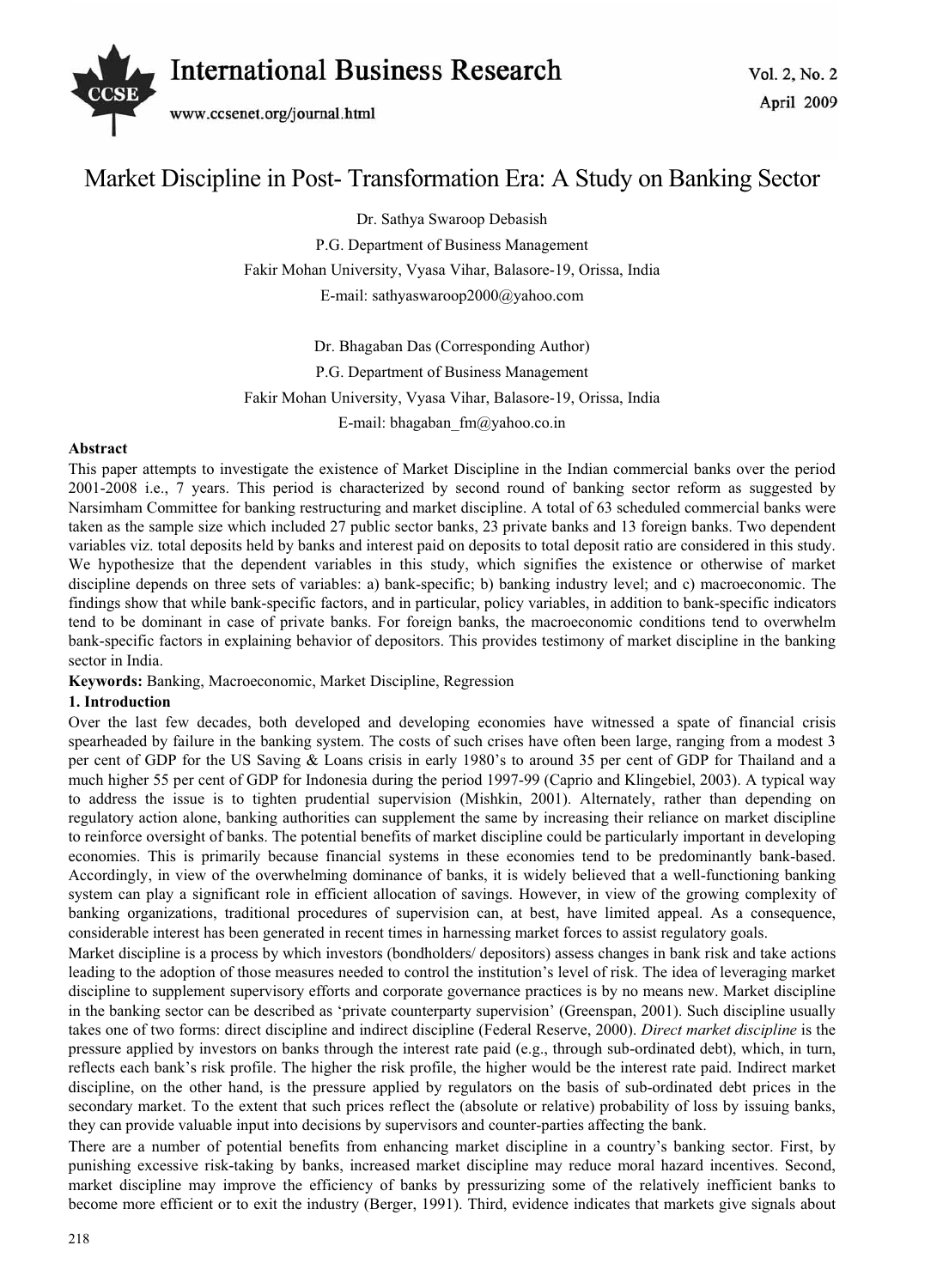the credit standings of financial firms, which, combined with inside information gained by supervisory procedures, can increase the efficacy of the overall supervisory process. Finally, market discipline might be able to supplement traditional supervisory assessments to distinguish 'good' banks from 'bad' ones and therefore, lower overall social costs of bank supervision (Flannery, 2001).

The present study focuses on Indian banking sector as a case study. In the last decade, India has undergone widespread liberalisation of the banking sector with the avowed objective of 'enhancing efficiency, productivity and profitability' (RBI, 1991). It seems appropriate to conduct a study of market discipline for India, since it has made significant efforts to promote the role of market forces in regulating banks. Banks are presently required to disclose, among others, not only their capital adequacy (tier I and tier II, separately) ratios, net NPA to net advances, return on assets and government holdings, but also the amount of sub-ordinated debt raised as tier II capital, movements in NPAs, maturity pattern of deposits and borrowings and lending to sensitive sectors. Towards this end, we estimate reduced-form equations of individual bank deposits/interest paid on deposits as functions of bank fundamentals, banking industry-level and macroeconomic variables.

The remainder of the paper is structured as follows: Section I presents an overview of the literature on market discipline, Section II describes the empirical methodology used in the study, Section III provides a description of the data, Section IV presents and discusses the empirical results and finally, the concluding remarks are gathered in Section V.

#### **2. Literature Review**

Market discipline is however, not an issue for developed countries alone. Nakaso *et al*. (2000), for instance, argue that market discipline did not operate efficiently in Japan due largely to insufficient financial infrastructure (weak accountancy rules, inadequate disclosure standards, *etc*). Even for the U.S., where market discipline is arguably the strongest, evidence suggests that neither supervisors, rating agencies nor equity investors are unambiguously more timely and accurate in their assessment of risk than others. All three groups produce valuable complementary information that contributes towards improving the performance of large banks (Berger *et al.*, 2000).

The majority of the existing studies on market discipline pertain to the US commercial banking industry over the last two decades. Baer and Brewer (1986), Ellis and Flannery (1992), Flannery and Sorescu (1996), Jagtiani and Lemieux (2000) and Sironi (2000) employ yield spreads (the difference between the market yield on bank debt and a risk-free asset like Government paper) as an indicator of the market's perception of bank risk. These studies support the hypothesis that yields on uninsured deposits contain risk premia. This, in effect, implies that uninsured depositors charge higher interest rates to riskier banks.Birchler and Maechler (2001), examining market discipline in the Swiss banking sector, find that depositors are sensitive to bank-specific fundamentals and to institutional changes in the Swiss depositor protection system. Finally, Martinez Peria and Schmukler (2001) observe for Argentina, Chile and Mexico, that even small, insured depositors exert market discipline by withdrawing deposits from weak banks. Park and Peristiani, 1998; Calomiris and Powell, 2001) examine market discipline by looking at the effect of depository's institution risk on both the pricing and growth of uninsured deposits. Overall, these studies find that riskier banks pay higher interest rates, but, at the same time, attract smaller amounts of uninsured deposits. A recent study addresses this topic by examining the existence of market discipline in the Indian banking sector (Ghosh and Das, 2003). In particular, the study considers two specific aspects of market discipline, viz., (a) do bank fundamentals influence depositor willingness to entrust deposits at a particular bank? and, (b) do differences among bank groups affect the degree of market discipline in the banking sector?

#### **3. Research Methodology**

We hypothesize that the dependent variable in the study, which signifies the existence or otherwise of market discipline depends on three sets of variables: (a) bank-specific; (b) banking industry-level; and, (c) macroeconomic. Towards this end, we estimate the following reduced form equation for the dependent variable:

 $Y_{i,t}$  = a + b S<sub>t</sub> + e M<sub>t</sub> + d B<sub>i, t-1</sub> ( 1 )

In equation (1),  $Y_{i,t}$  represents the individual bank-specific dependent variable, T is the number of observations per bank,  $S_t$  stands for the systemic (or bank industry specific) variable for year t, while  $M_t$  is a vector of macroeconomic variable for year t. Both the systemic and macroeconomic variables change over time, but not across banks.  $B_{i,t-1}$  is a vector of bank specific variables.  $\mu_i$  is the bank-specific or fixed effect. Thus, according to equation (1), the dependent variable is determined by three major factors: the behaviour of deposits in the overall banking system, the developments in the macro-economy and the evolution of bank-risk characteristics.

The question arises as regards the choice of dependent variable. Depositors can exercise market discipline on banks through two channels: by requiring higher interest rates (price variable) and/or by withdrawing their deposits from riskier banks (quantity variable). The approach adopted in the present paper focuses on both the quantity and price approaches. In case of the *quantity* approach, Yi,t represents the first difference of the log of total deposits held by bank i at time t. In case of the *price* approach*,* the only calculable interest rate is an implicit rate, rather than a market rate. This implicit rate is calculated as the interest paid on deposits to total deposits.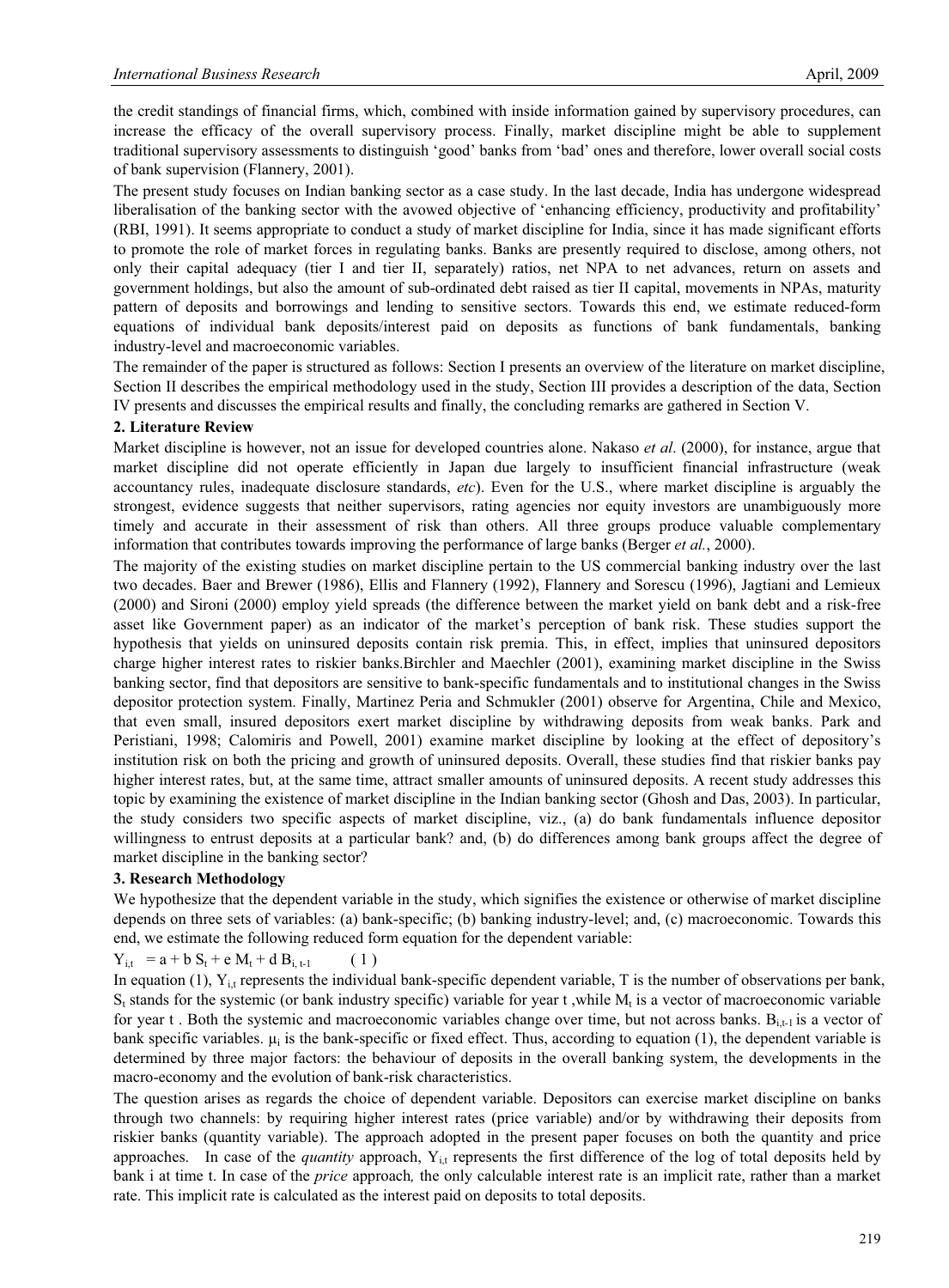# *3.1 Bank Specific Variables*

The vector  $B_{i,t-1}$  contains several banks-specific fundamentals which are intended to measure bank's risk exposure. The variables are derived from the CAMEL rating system of banks (where the acronym CAMEL stands for **C**apital adequacy, **A**sset quality, **M**anagement, **E**arnings and **L**iquidity).

*a) Capital Adequacy:* Capital adequacy is measured by the ratio of capital to risk-weighted assets (CRAR). We expect the capital adequacy variable to exert a positive influence on bank deposits and a lower interest outgo.

*b) Asset Quality*: We employ the gross non-performing loans to gross advances ratio (GNPA), which is more indicative of the quality of credit decisions made by bankers. As higher GNPA is indicative of poor credit decision-making, we expect this variable to have a negative influence on deposits and an adverse outcome in terms of higher interest rates.

*c) Management:* To account for management quality, we include the ratio of non-interest expenditures to total assets (NIE). We expect this variable to have a negative relationship with deposits and a positive linkage with the interest rate variable.

*d) Earnings:* We measure bank earnings with the ratio of spread (net interest income) to total assets. We expect this variable to have a positive effect on deposits and an inverse relation with interest rate.

*e) Liquidity: The* cash plus balances with central bank to total asset ratio (LQD) is included as an indicator of bank liquidity. Banks with a larger volume of liquid assets are perceived to be safer. This would imply a positive relation between deposits and liquidity and a negative movement between liquidity and interest rate.

#### *3.2 Bank-industry Specific Variables*

In order to control for the behavior of the overall banking sector, our estimations include the following variables:

a) The ratio of cash outside banks to system deposits (CASH).

b) Capital Adequacy Ratio.

c) Prime Lending Rate (PLR)

*3.3 Macroeconomic Variables* 

Deposits at individual banks or the price paid on deposits can also be influenced by the state of the overall economy and thus, we control for the impact of macroeconomic variables. In particular, we evaluate the effect of the following factors:

a) Growth rate of real gross domestic product (GDPR)

b) Wholesale price index (WPI), and

c) Growth rate of Money Supply (M3)

As these variables reflect the relative strength of the economy, we expect each having a positive relationship with the quantity variable and a negative relation with the price variable. In order to ascertain the joint significance of the bank-specific variables, we report the corresponding Statistics. Similar F-statistics are also report for the joint significance of macro and system variables are also reported.

# **4. Data Sources**

Three types of data are used in this study viz. bank-specific, systemic and macroeconomic variable. The bank-specific data used in the study have been obtained from the Report on Trend and Progress of Banking in India and Statistical Tables Relating to Banks in India. Macroeconomic and systemic data come both form the Handbook of Statistics on Indian Economy as well as from the International Financial Statistics of the IMF. Bank-specific data are on an annual basis. Our analysis for the said variable pertains to the period 2001-2008 i.e. 7 years. 63 scheduled commercial banks were taken as the samples size which includes 27 public sector banks, 23 private banks and 13 foreign banks. (*See Appendix–1*).

## **5. Analysis and Findings**

This section evaluates whether there is evidence of market discipline, in other words, whether depositors respond to bank risk-taking by withdrawing deposits and/or by requiring higher interest rates on deposits. Table 1 presents the results for the commercial banking sector as a whole. The results lend credence to the finding that deposits respond to bank risk taking. Among the *bank-specific factors*, a rise in the CRAR fosters deposit growth. Secondly, banks with relatively more liquid assets experience a fall in their deposit base, probably mirroring the fact of holding low yielding short-term assets as reflective of poor cash management. The coefficient on the CASH variable is positive and significant; indicating to the fact that deposits with the entire banking system grew at a slower rate than cash outside banks. The rapid growth of cash outside banks might be a consequence of increase in system-wide liquidity in the face of declining interest rates on bank deposits and limited alternative avenues for parking of funds by depositors. Insert Table 1 Here

Finally, at the *macroeconomic level*, higher growth in GDP translates into higher growth in deposits and the impact is found to be statistically significant. Finally, deposit growth in positively related to inflation as proxied by CPI, suggesting that higher uncertainty propels depositors to lower their cash holdings and instead, keep their money in deposits. The F-test reveals that bank specific factors are jointly significant at 1 per cent and 5 per cent level.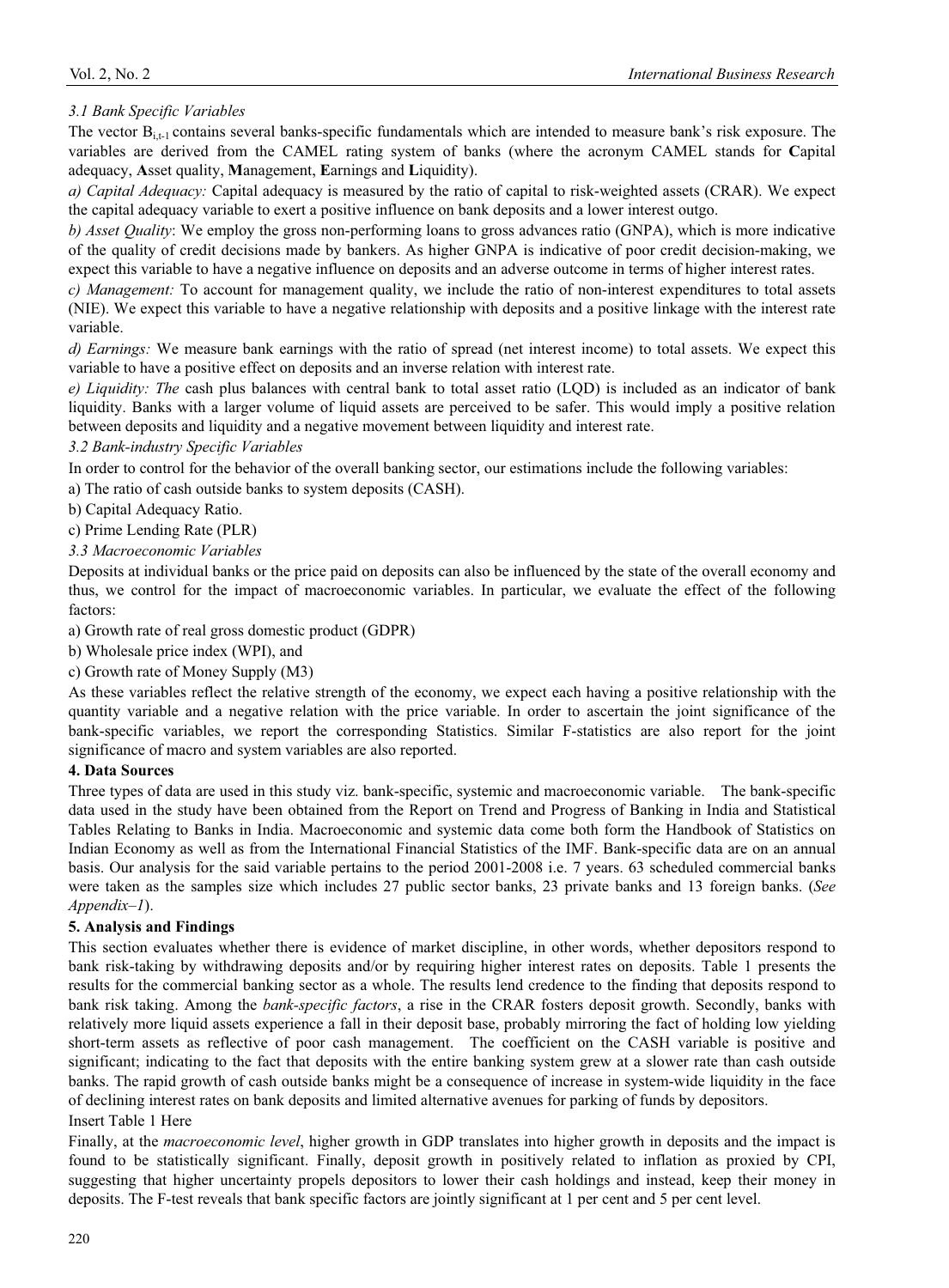The results lend credence to the finding that deposits respond to bank risk taking. Among the *bank-specific factors*, a rise in the CRAR fosters deposit growth. Secondly, banks with relatively more liquid assets experience a fall in their deposit base, probably mirroring the fact of holding low yielding short-term assets as reflective of poor cash management. The coefficient on the CASH variable is positive and significant; indicating to the fact that deposits with the entire banking system grew at a slower rate than cash outside banks. The rapid growth of cash outside banks might be a consequence of increase in system-wide liquidity in the face of declining interest rates on bank deposits and limited alternative avenues for parking of funds by depositors. Finally, at the *macroeconomic level*, higher growth in GDP translates into higher growth in deposits and the impact is found to be statistically significant. Finally, deposit growth in positively related to inflation as proxied by CPI, suggesting that higher uncertainty propels depositors to lower their cash holdings and instead, keep their money in deposits. The F-test reveals that bank specific factors are jointly significant at 1 per cent and 5 per cent level.

The results pertaining to the interest rate variable (Table-1, last Column) also paint a similar story. Banks with higher non-performing loans and lower earnings pay higher interest rates. Thus, banks with poor asset quality and limited earning capacity end up paying higher implicit price. Also, banks with lower liquidity pay higher interest rates on deposits, confirming to the fact that liquidity profile of banks acts as a crucial indicator of market discipline. The table also shows that bank risk characteristics are jointly significant in the price equation, even after controlling for fixed effects and time effects. This lends further support to the existence of market discipline in the banking sector in India.

The next obvious question which arises is: which factors tend to be more dominant for certain bank groups *vis-à-vis* others? The answer to this question is exhibited in Tables 2 and 3. Table 2 depicts the results for bank groups for the quantity (deposit growth rate) variable, whereas the results pertaining to the price variable (interest paid on deposits) is provided in Table 3.

#### Insert Table 2 Here

As Table 2 reveals, for the public sector bank-group, high capital ratio is associated with significantly higher deposit growth, lending credence to this risk-weighted variable in explaining depositor behaviour. Among others, poor asset quality and inefficient management practices tends to lower deposit growth in the concerned bank, while excessive liquidity also tends to exert a negative effect on deposit growth. At the bank-industry specific level, the coefficient on CASH is positive and significant; hinting at the possibility that greater liquidity in the *system* provides depositors a sense of comfort regarding the safety of their deposits, so much so that bank deposits actually rise, rather than fall, as a result. It is pertinent to mention here that examining market discipline in the Latin American economies of Argentina, Chile and Mexico, Martinez Peria and Schmukler (2001) observed that while there was evidence to support the existence of contagion effect in the Argentine and Chilean banking system, it was conspicuous by its absence in the Mexican banking industry. Finally, higher GDP growth tends to exert a positive influence on deposit growth, concluding that the macroeconomic environment has significant effect in explaining depositor behaviour in public sector banks. The F-statistics for bank fundamentals are jointly significant, attesting to the existence of market discipline among depositors of public sector banks.

The results are, however, distinctly different in the case of private and foreign banks. For private banks in particular, deposit growth is mostly driven positively by capitalization and negatively by non-performing assets to the exclusion of other bank-specific variables. More importantly however, systemic and macroeconomic variables play a crucial role in determining deposit growth among private banks. In particular, deposit growth responds positively to POLICY, hinting at the possibility that depositors with private banks responds pro-actively to a policy announcement. Finally, as in the case with public sector banks, deposit growth is driven positively by GDP growth. The results for foreign banks, on the other hand, seem to demonstrate that neither of asset quality, capital ratio or earnings plays an influential role in harnessing deposit growth. Only liquidity plays an important role in influencing deposits, hinting at the possibility that depositors take limited cognizance of the overall soundness of foreign banks in entrusting their deposits. At the bank-industry level, there is evidence to suggest the presence of contagion among the foreign bank group as evidenced by the negative and significant coefficient on CASH.

The results pertaining to the interest rate variable on various banking sectors is presented in Table 3. The lower the quantum of sticky loans, the greater is the compensation required for depositors. In particular, this impact is significant for public sector and foreign banks. Bank capitalisation plays a crucial role in determining the interest rate paid by private banks: lower the capital levels, larger the interest outgo. Interest rate paid by public and private banks are driven by non-interest expenses in the sense that lower non-interest expenditures tend to be associated with higher interest outgo. Lower non-interest expenses imply lower overhead costs (wage bill, printing and advertisement cost, etc). This, in effect, adversely affects customer sentiment regarding the service provided by the bank, so that the bank has to perforce pay higher interest rates to attract customers. Earnings are important in explaining interest paid by foreign banks. For public sector and foreign banks, size is inversely associated with interest rates, probably reflecting the public perception that larger banks have lower probability of failure and can afford to pay lower interest rates. Among bank-industry variables, there is limited evidence to support contagion effect among public sector banks. Insert Table 3 Here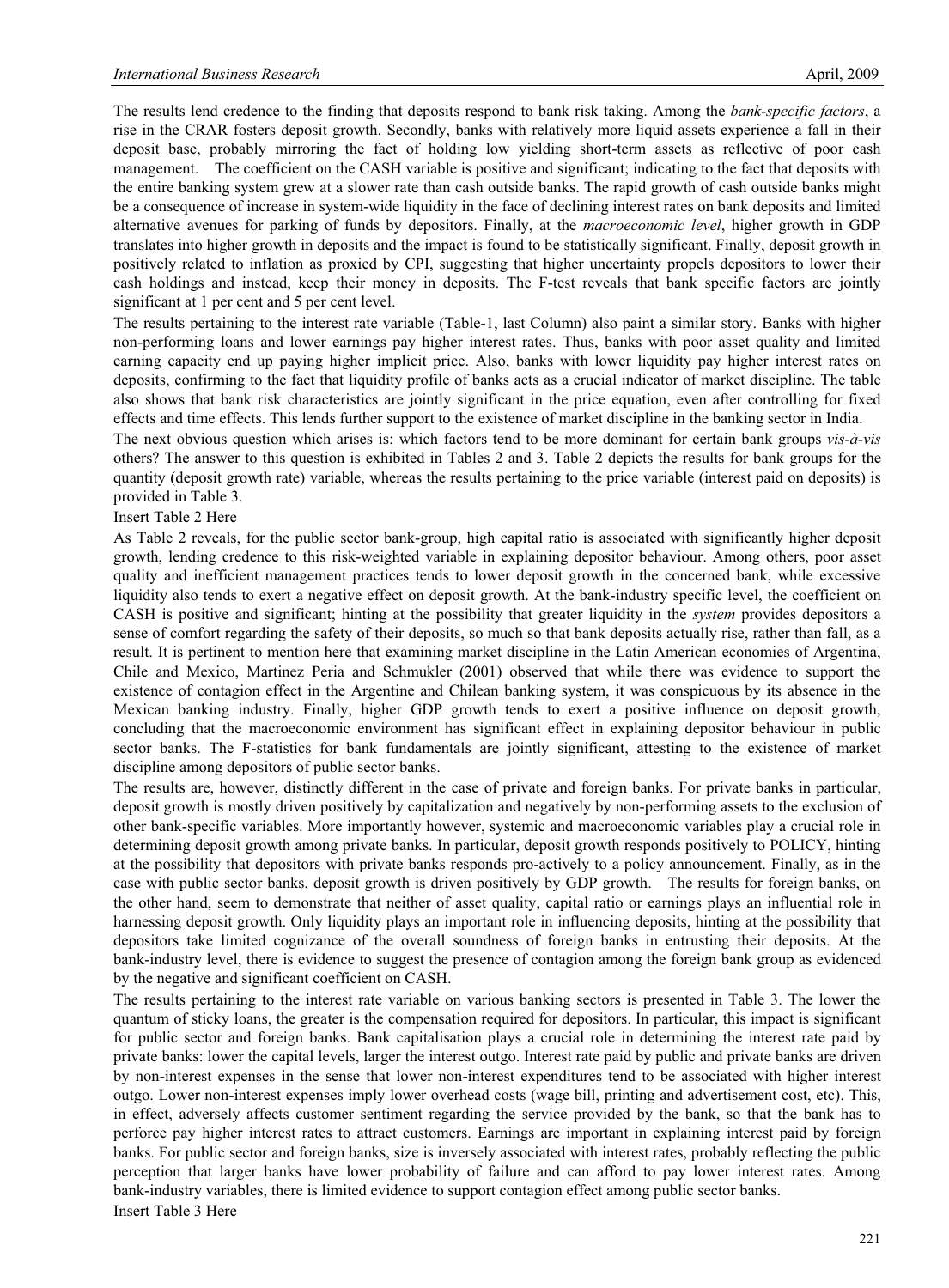The macroeconomic variables play an important role in determining interest paid by public sector and private banks: expectedly, lower GDP growth is associated with higher interest rates. A volatile economic environment is associated with lower interest paid, reflecting consumer preferences to park their funds in bank deposits, irrespective of interest paid, in the face of uncertainties. The F-tests show that the bank-specific variables are jointly significant at conventional levels of significance. This, in effect, supports the presence of market discipline in the banking sector in India.

#### **6. Conclusion**

The purpose of the paper has been to examine the existence of market discipline in the banking sector in India during the period 2001-08. This period is characterized by second round of banking sector reform as suggested by Narasimham Committee for banking restructuring and market discipline. Towards this end, we employed bank level data to estimate reduced form equations, in which the dependent variable (quantity, as proxied by time deposits; price, as proxied by implicit interest rate) is modeled as function of bank-specific, systemic and macroeconomic variables. Our results enabled us to conclude that depositors in India punish banks for risky behaviour. The tests for the joint significance of bank fundamentals were consistently rejected across equations. Put differently, we were unable to reject the null hypothesis that the bank risk variables were not relevant in explaining the behaviour of bank deposits or the interest rate paid on such deposits. This provides testimony towards the existence of market discipline in the banking sector in India. Summing up the foregoing discussion, while bank-specific factors are dominant in case of public sector banks, systemic factors, and in particular, policy variable, in addition to bank-specific indicators tend to be dominant in case of private banks. For foreign banks, the macroeconomic condition tends to overwhelm bank-specific factors in explaining behaviour of depositors. Nonetheless, the capital ratio is a key determinant of depositor behaviour for Indian banks, in general. Irrespective of the ownership pattern, liquidity plays a significant role in fostering deposit growth. In case of state-owned banks, bigger size of banks does not translate into higher deposit growth, suggesting that depositors are insensitive to the 'too-big-to-fail' effect. For private and foreign banks, there exists evidence of contagion effects influencing the deposit accretion process. Therefore, we can conclude that there exists market discipline in the Indian banking system. Despite its potential advantages, market discipline can only complement, not substitute supervision, because the stake of the Government and the market participants in the financial system are not perfectly aligned.

#### **References**

Baer, H and E.Brewer (1986). Uninsured Deposit as a Source of Market Discipline. *Economic Perspectives:* Federal Reserve Bank of Chicago.

Barajas, A and R.Steiner. (2000). Depositor Behaviour and Market Discipline in Colombia. *IMF Working Paper*, No.214, IMF: Washington, DC.

Berger, A.N. (1991). *Market Discipline in Banking.* Proceedings of a Conference on Bank Structure and Competition. Federal Reserve Bank of Chicago.

Birchler, U.W and A.M.Maechler. (2001). Do Depositors' Discipline Swiss Banks?. *Discussion Paper,* No.6, Swiss National Bank.

Calomiris, C and A.Powell. (2001). Can Emerging Market Bank Regulators Establish Credible Discipline? The Case of Argentina, 1992-99'. in *F.S.Mishkin* (ed.) Prudential Supervision: What Works and What Doesn't'?. University of Chicago Press: USA.

Ghosh, S. and A.Das. (2003). Market Discipline in the Indian Banking Sector: An Empirical Exploration. *NSE Research Initiative.* NSE: Mumbai.

Ellis, D and M.Flannery. (1992). Does the Debt Market Assess Large Banks' Risk? Time Series Evidence from Money Center CDS'. *Journal of Monetary Economics.* 30, pp.481-502.

Flannery, M. (1998). Using Market Information in Prudential Bank Supervision: A Review of U.S. Empirical Evidence. *Journal of Money, Credit and Banking.* 3, pp.273-305.

Flannery, M. (2001). Two Faces of Market Discipline. *Journal of Financial Services Research.* 20, p.107- 119.

Flannery, M and S.M.Soresc. (1996). Evidence of Bank Market Discipline in Sub-ordinated Debt Yields. *Journal of Finance.* 4, pp.1347-1375.

Greenspan, A. (2001). *Harnessing Market Discipline.* The Region: Federal Reserve Bank of Minneapolis.

Jagtiani, J and C.Lemieux. (2001). Market Discipline Prior to Bank Failure. *Journal of Economics and Business.* 53, pp.313-324.

Martinez Peria, M.S. and S.Schmukler. (2001). Do Depositors Punish Banks for Bad Behaviour: Market Discipline, Deposit Insurance and Banking Crises. *Journal of Finance.* 56, pp.1029-1051.

Park, S and S.Peristiani. (1998). Market Discipline by Thrift Depositors. *Journal of Money, Credit and Banking.* 30, pp.347-364.

Reserve Bank of India. (1991). Report of the Committee on the Financial Systems (Chairman: Shri M.Narasimham). RBI: Mumbai.

Reserve Bank of India. Report on Trend and Progress of Banking in India (various years). RBI: Mumbai.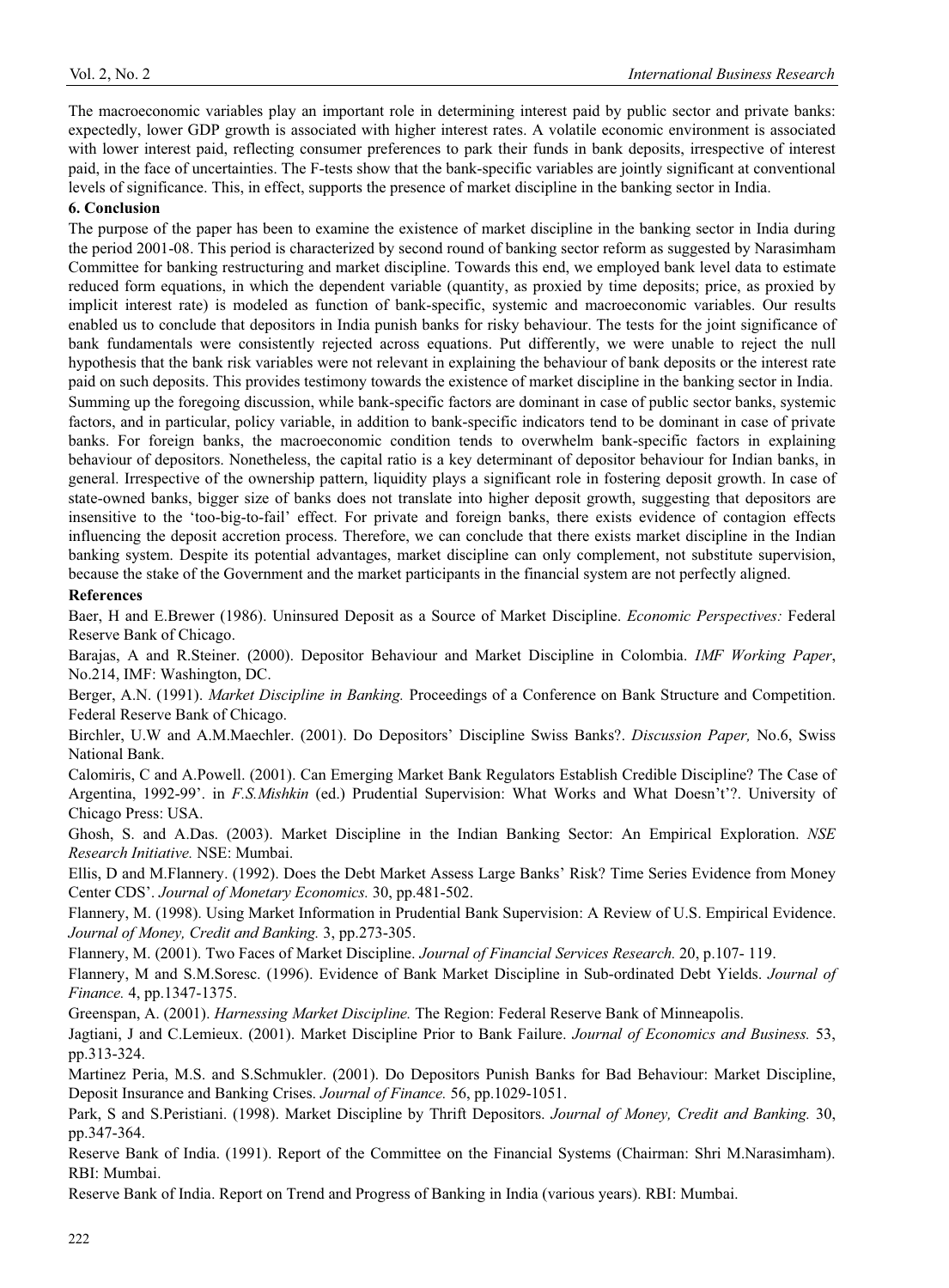Reserve Bank of India. *Statistical Tables Relating to Banks in Indi*a (various years). RBI: Mumbai. Sironi, A. (2000). Testing for Market Discipline in the European Banking Industry: Evidence from Sub-ordinated Debt Issues. *International Finance Discussion Paper* No. 40. Federal Reserve Board.

| <b>I. Public Sector Bank</b> |                                | <b>II</b> . Private Sector Banks |                               | <b>III Foreign Banks</b> |                                   |
|------------------------------|--------------------------------|----------------------------------|-------------------------------|--------------------------|-----------------------------------|
| 1.                           | Allahabad Bank                 | 28.                              | Bharat Overseas Bank Ltd.     | 51.                      | ABN-Amero Bank N.V.               |
| 2.                           | Andhra Bank                    | 29.                              | Development Credit Bank Ltd.  | 52.                      | <b>Bank Muscat SAOG</b>           |
| 3.                           | <b>Bank of Baroda</b>          | 30.                              | Lord Krishna Bank Ltd.        | 53.                      | Ban of America NA                 |
| $\overline{4}$ .             | Bank of India                  | 31.                              | Tamiland Mercantile Bank Ltd. | 54.                      | Bank of Ceylon                    |
| 5.                           | Bank of Maharashtra            | 32.                              | The Bank of Rajasthan Ltd.    | 55.                      | <b>BNP</b> Paribas                |
| 6.                           | Canara Bank                    | 33.                              | The Catholic Syrian Bank Ltd. | 56.                      | <b>Chinatrust Commercial Bank</b> |
| 7.                           | Central Bank of India          | 34.                              | The Dhanalakhsmi Bank Ltd.    | 57.                      | Citibank N.A.                     |
| 8.                           | <b>Corporation Bank</b>        | 35.                              | The Federal Bank Ltd.         | 58.                      | Commerzbank AG                    |
| 9.                           | Dena Bank                      | 36.                              | The Jammu & Kashmir Bank Ltd. | 59.                      | Credit Lyonnais                   |
| 10.                          | Indian Bank                    | 37.                              | The Karnataka Bank Ltd.       | 60.                      | Deustsche Bank AG                 |
| 11.                          | Indian Overseas Bank           | 38.                              | The Karur Vysya Bank Ltd.     | 61.                      | <b>ING Bank</b>                   |
| 12.                          | Oriental Bank of Commerce      | 39.                              | The Lakshmi Vilas Bank Ltd.   | 62.                      | JP Morgan Chase Bank              |
| 13.                          | Punjab & Sind Bank             | 40.                              | The Nedungadi Bank Ltd.       | 63.                      | <b>Standard Chartered Bank</b>    |
| 14.                          | Punjab National Bank           | 41.                              | The South Indian Bank Ltd.    |                          |                                   |
| 15.                          | Syndicate Bank                 | 42.                              | The United Western Bank Ltd.  |                          |                                   |
| 16.                          | <b>UCO Bank</b>                | 43.                              | Bank of Punjab Ltd.           |                          |                                   |
| 17.                          | Union Bank of India            | 44.                              | Centurian Bank Ltd.           |                          |                                   |
| 18.                          | United Bank of India           | 45.                              | Global Trust Bank Ltd.        |                          |                                   |
| 19.                          | Vijaya Bank                    | 46.                              | HDFC Bank Ltd.                |                          |                                   |
| 20.                          | State Bank of India            | 47.                              | <b>ICICI Bank Ltd.</b>        |                          |                                   |
| 21.                          | State Bank of Hyderabad        | 48.                              | <b>IDBI</b> Bank Ltd.         |                          |                                   |
| 22.                          | State Bank of Indore           | 49.                              | IndusInd Bank Ltd.            |                          |                                   |
| 23.                          | <b>State Bank of Mysore</b>    | 50.                              | UTI Bank Ltd.                 |                          |                                   |
| 24.                          | State Bank of Patiala          |                                  |                               |                          |                                   |
| 25.                          | State Bank of Saurashtra       |                                  |                               |                          |                                   |
| 26.                          | <b>State Bank of Trancore</b>  |                                  |                               |                          |                                   |
| 27.                          | State Bank of Bikaner & Jaipur |                                  |                               |                          |                                   |

**Annexure 1: List of Sample Commercial Banks** 

|  |  |  |  | Table 1. Regression Results of Total Deposits and Interest Paid On Deposits on Risk Characteristics of Indian Banking |
|--|--|--|--|-----------------------------------------------------------------------------------------------------------------------|
|  |  |  |  |                                                                                                                       |

|                              | Dependent Variable               |                                        |  |  |
|------------------------------|----------------------------------|----------------------------------------|--|--|
| <b>Independent Variables</b> | $Y = Total Deposits Coefficient$ | $Y = Total Interest Rate Co-efficient$ |  |  |
| I. Bank – Specific           |                                  |                                        |  |  |
| Intercept                    | $0.768(2.92)^*$                  | $7.258(2.25)$ **                       |  |  |
| Log (CRAR)<br>C              | $0.519(3.17)^*$                  | $1.532(-1.27)$                         |  |  |
| <b>GNPA</b><br>A             | $-0.012(-1.22)$                  | 2.412(1.91)                            |  |  |
| М<br><b>NIE</b>              | $-0.872(2.40)$ **                | $-0.123(3.27)$ *                       |  |  |
| <b>SPREAD</b><br>E           | $2.470(3.42)^*$                  | $1.923(3.57)^*$                        |  |  |
| Log (LQD)<br>L               | $-0.529(-2.07)$ **               | $-1.231(1.44)$ **                      |  |  |
| Bank-Industry<br>П.          |                                  |                                        |  |  |
| Log (CASH)                   | $0.791(2.59)^*$                  | $-2.018(2.01)$ **                      |  |  |
| <b>CAR</b>                   | 0.412(0.71)                      | $-1.291(-1.17)$                        |  |  |
| PLR.                         | $0.872(-1.22)$                   | $-0.923(-2.07)$ **                     |  |  |
| III. Macro-Economic          |                                  |                                        |  |  |
| <b>GDP</b> Growth            | $0.351(-1.99)$ **                | $-1.770(1.22)$                         |  |  |
| Log (WPI)                    | 1.22(0.171)                      | $0.729(-1.03)$                         |  |  |
| Money Supply Growth          | $2.42(3.27)^*$                   | $1.51(-2.02)$ **                       |  |  |
| Adjusted $R^2$               | 0.67                             | 0.52                                   |  |  |
| F-ratio                      | $3.92*$                          | $3.71*$                                |  |  |
| Number of Banks              | 63                               | 63                                     |  |  |

N.B.: Figures in parenthesis represent the t-values, \* and \*\* indicate significance at 1 and 5 percent respectively. Log Transformation has been performed to obtain a normal distribution of the data under the variables CRAR, LQD, CASH and WPI.